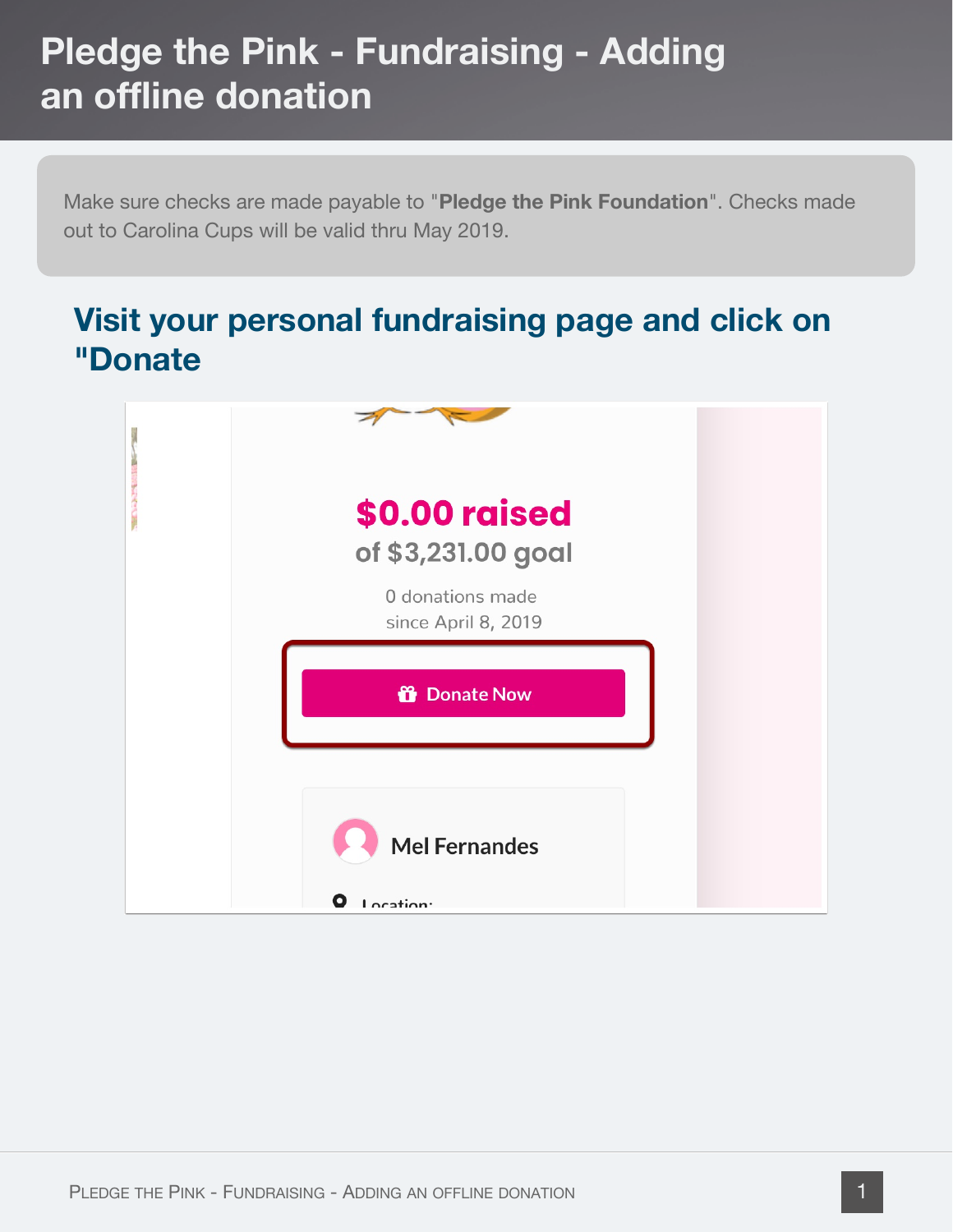#### **Enter in the amount from the check**

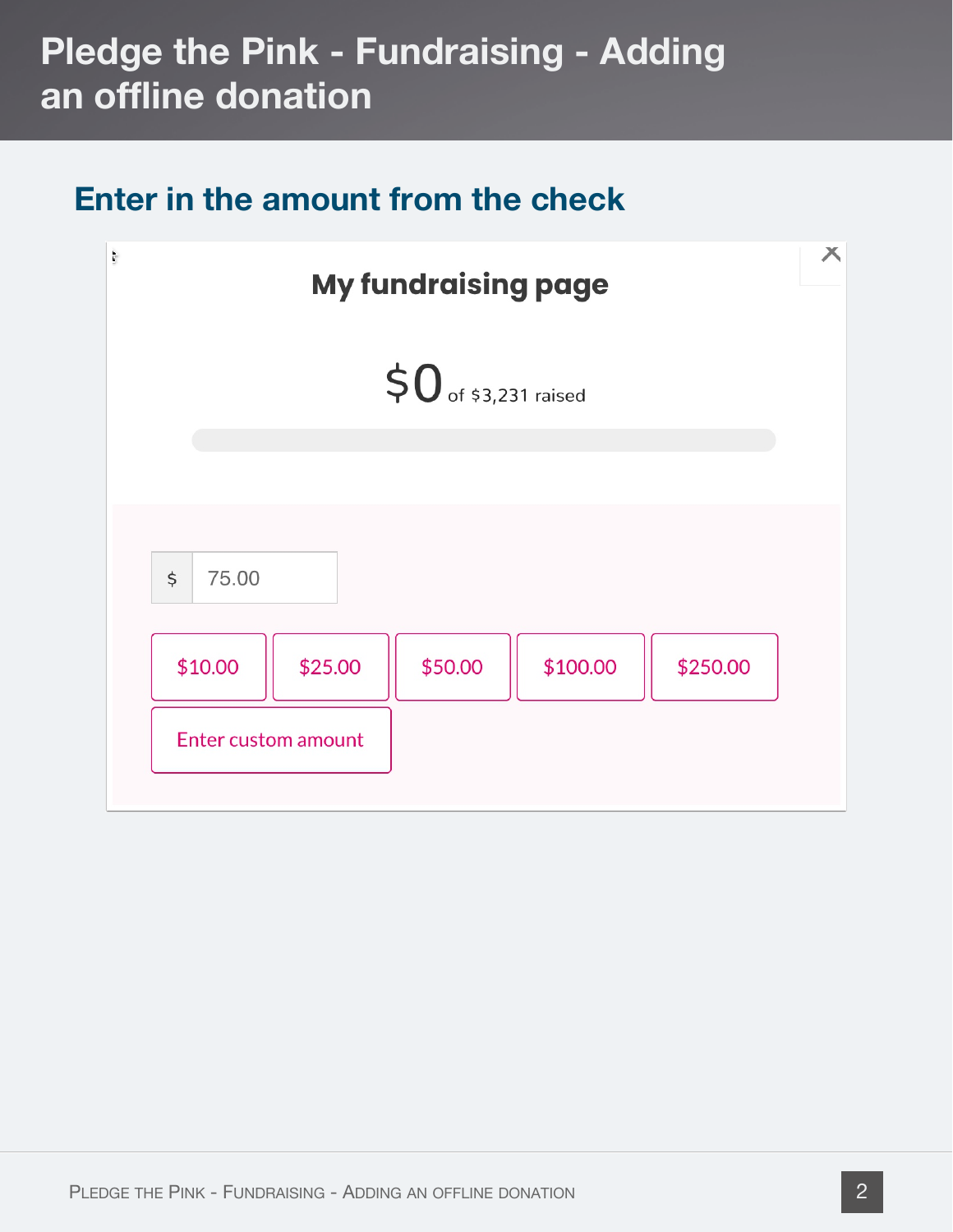#### **Click on "Offline Donation" and complete your donors information and click "Donate Now"**

Add in your **donors** name or company name, email address (to make sure they receive their receipt) and optionally a comment (which will show on your supporters feed).

|                                                          | <b>Select Payment Method</b> |  |
|----------------------------------------------------------|------------------------------|--|
| Credit Card   O Offline Donation<br><b>Personal Info</b> |                              |  |
|                                                          |                              |  |
| <b>Company Name</b>                                      |                              |  |
| <b>Email Address</b><br>jamessmith@gmail.com             |                              |  |
| Make this an anonymous donation. 2                       |                              |  |
| Leave a comment                                          |                              |  |
|                                                          |                              |  |